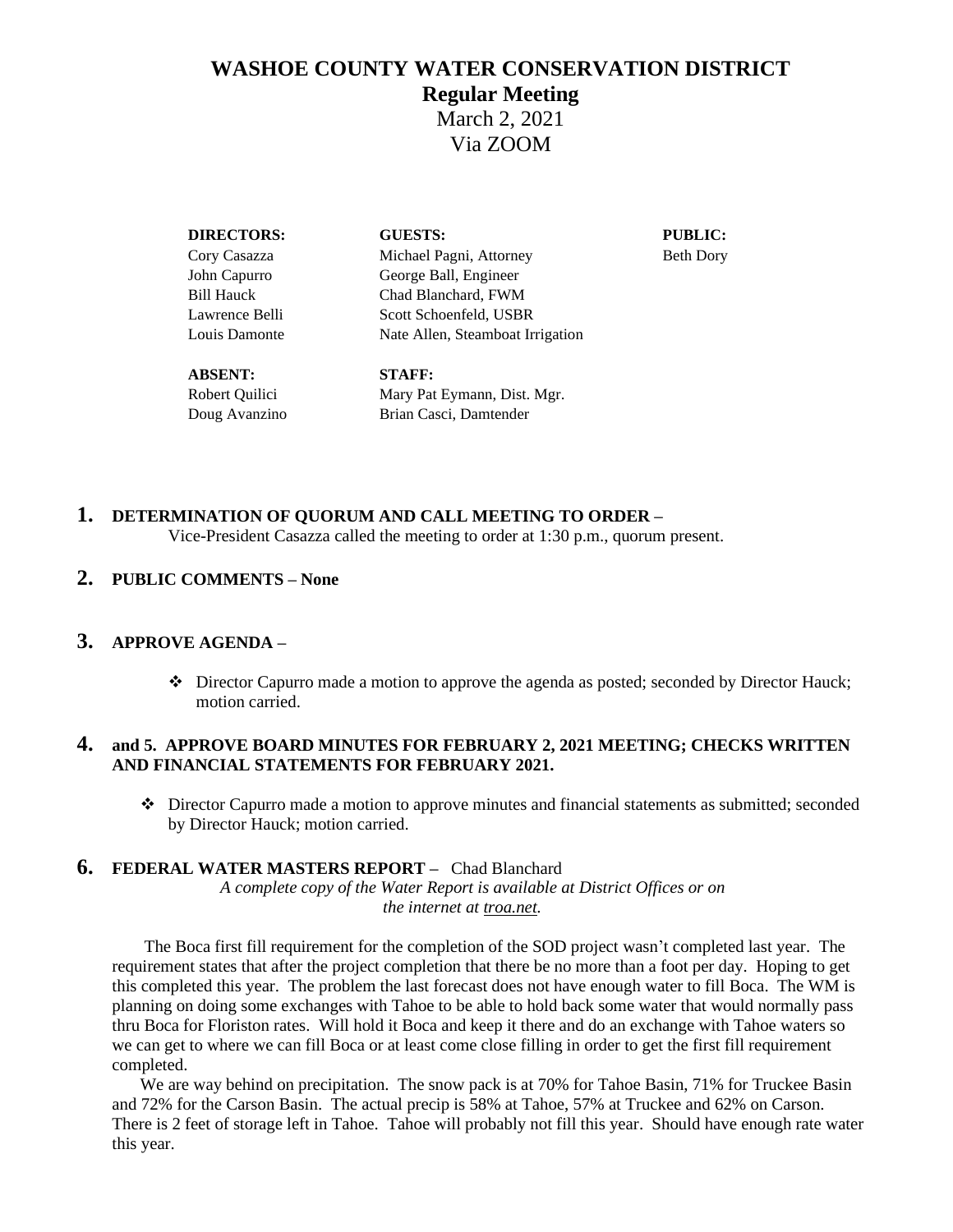# **7. UPDATE, DISCUSSION AND POSSIBLE ACTION OF SAFETY OF DAMS PROJECT – Shane Dyer**

My Dyer was not present however there is no known issues on this item.

### **8. DISCUSSION AND POSSIBLE ACTION AND DIRECTION TO STAFF ON FEDERAL ENERGY REGULATORY COMMISSION (FERC) PRELIMINARY PERMIT FOR A POWER PLANT AT BOCA DAM. – Shane Dyer**

Mr. Dyer was not present. Scott Schoenfeld, USBR advised that there is no movement on this, they are still waiting for grant money.

### **9. DISCUSSION AND POSSIBLE ACTION ON REGULAR ASSESSMENT RATE FOR FY2021-2022 – Michael Pagni**

Under the statues the Board annually sets the regular rate for assessments. The statutes allow the rate to increase by the CPI for the prior period. There is a separate rate for the Safety of Dams Project. The rate for last year was \$5.89. The CPI last year was 1%.

❖ Director Capurro made a motion to increase the rate by the CPI rate; seconded by Director Casazza; motion carried.

#### **10. LEGAL COUNSEL REPORT – Michael Pagni**

The Legislature is now in session under Covid-19 precautions. There are a number of bills related to water but nothing so far that is specific to irrigation or Irrigation Districts.

There is a proposal from the State Engineer's office to look at the court system and which courts adjudicate what water issues. It came out as a constitutional amendment. It is Mr. Pagni's understanding that the State Engineer's office is going to withdraw that bill request, but in the meantime the Supreme Court saw that bill and picked it up as they had some concerns. The Supreme Court has opened a docket and are going to have a Public Hearing tomorrow to evaluate creating what they call "A Commission to Study the Adjudication of Water Law Cases". The purpose of that commission will be hear testimony, get input and decide weather the system should be improved, how it can be improved, steps they can take. The intent, depending on the outcome of the commission is to bring something back to the Legislature or if needed in 2023. Or if in the jurisdiction of the Supreme Court thru their internal rule making of the court system that they can handle. The Commission proposes to have representatives from a number of different water users.

# **11. ENGINEER REPORT – George Ball**

.

Update to the SOD project - All of the reseeding of the disturbed areas in the project was completed. This in essence c completes the SOD project.

# **12. DAMTENDER REPORT – Brian Casci**

Burgarello is scheduled to come April 1 to install the new alarm system.

# **13. PUBLIC COMMENTS – None**

#### **14. BOARD COMMENTS AND REQUESTS FOR FUTURE AGENDA ITEMS Board Comments –**

• Mr. Casazza is unable for next month's meeting.